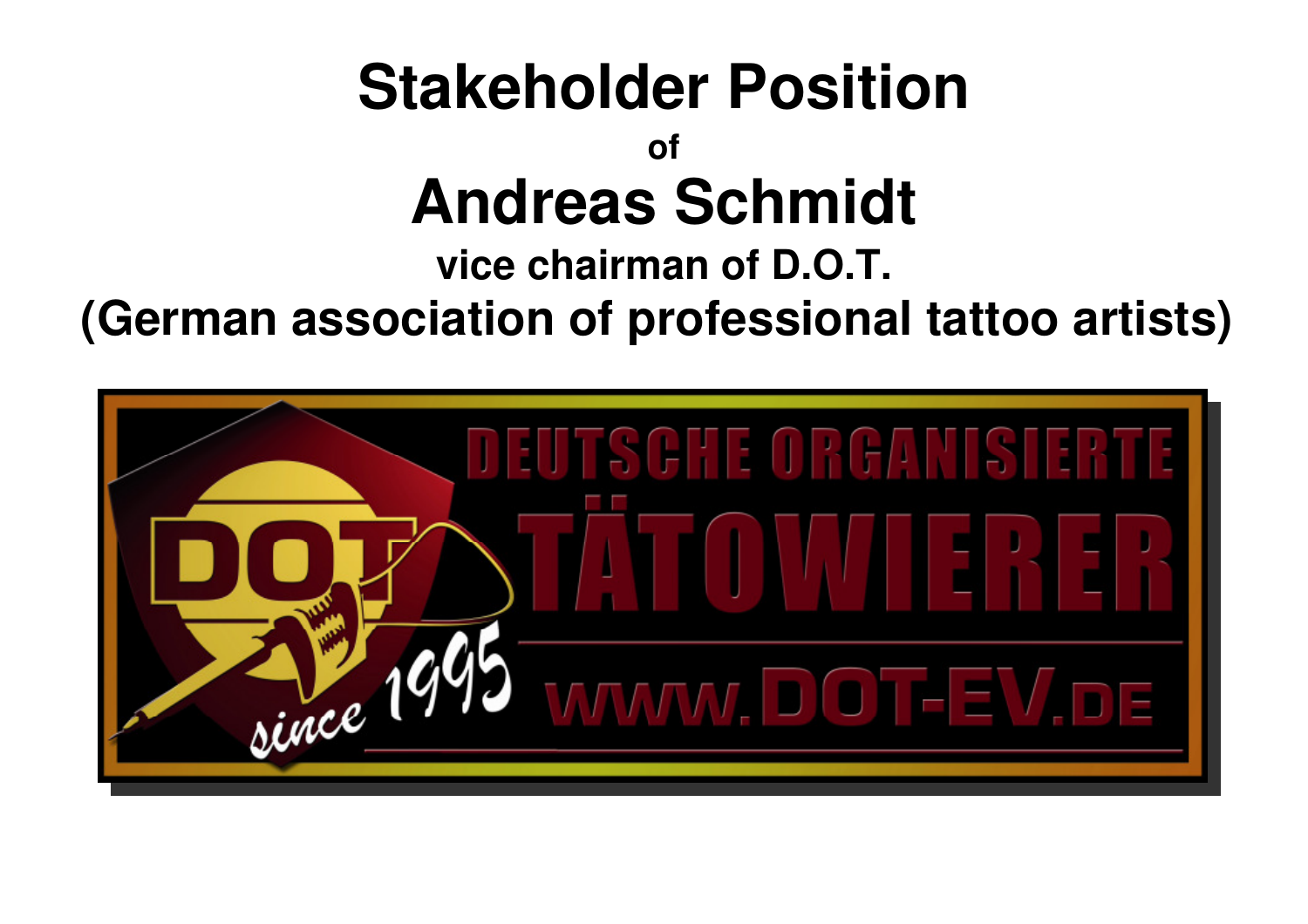

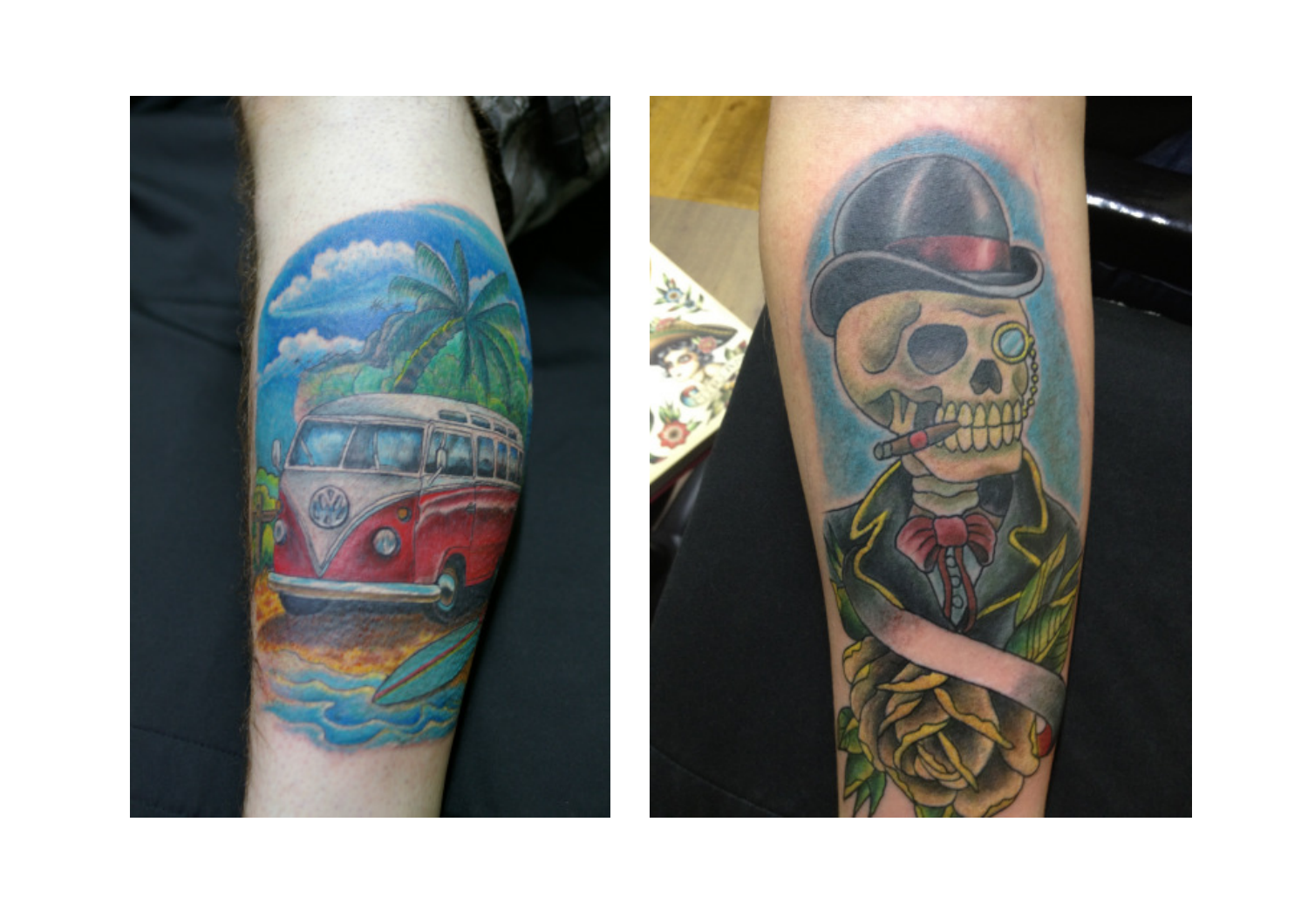### **Aims of the organisation D.O.T.**

**Securing the quality standards** in the tattoo scene by only accepting artists as members that meet the following requirements:

- •studio and working procedures according to our hygiene standards only
- $\bullet$ both, hygienic and artistic work to the highest standard

#### **Communication and Information platform**

- •between tattoo scene and customers
- •amongst tattoo artists

#### **Development and implementation of hygiene standards for tattoo studios**(meanwhile adopted by AWMF and used by health authorities all over Germany)

#### **General research**

**Support of authorities** like BfR, EU commission etc.

**Preserve the interests of tattoo artists**, specifically meaning in this situation:

- •contamination of customers by tattoo inks (dermal)
- •contamination of artists by tattoo inks (inhalation of pigments while working)

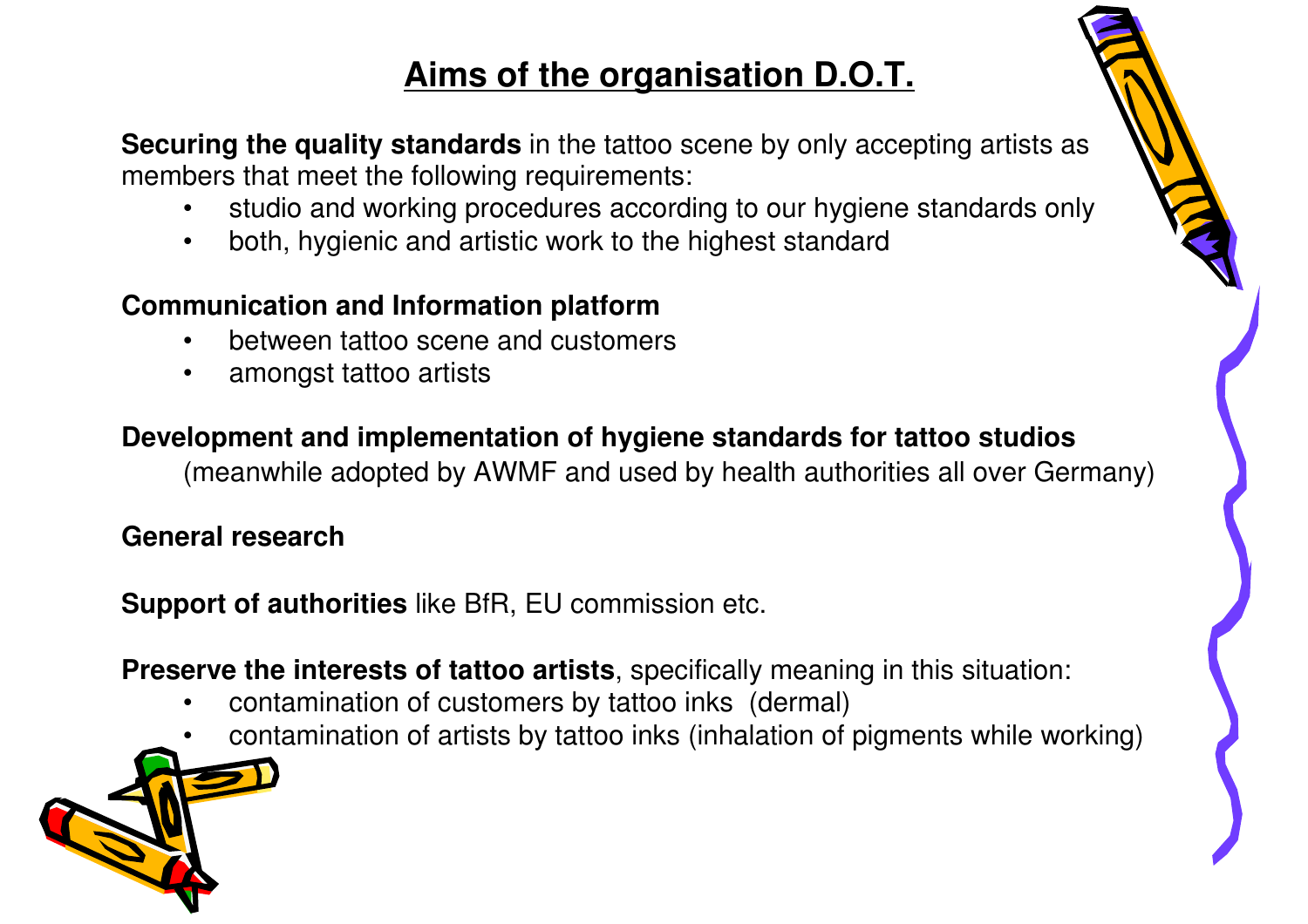### **Safety of tattoo colors at the moment**

In our opinion tattoo colours are not really safe at the moment, because:

- 1. No generally valid test methods for pigments/colours
- 2. Missing definition of declaration of content in colours

3. Health authorities of all 16 german federal states have their own regulations, no nationwide rules for Germany, no European legislation

4. Tattoo artists buy colours only in good faith because they have no possibility to analyze the colours

5. No legal security in selling/using tattoo colours, neither for manufacturers/suppliers, nor for tattoo artists

**Nevertheless we are confident that there are only a few problems with colours, otherwise we would hear of more customer complaints and also have many more reports in newspapers or magazines.**

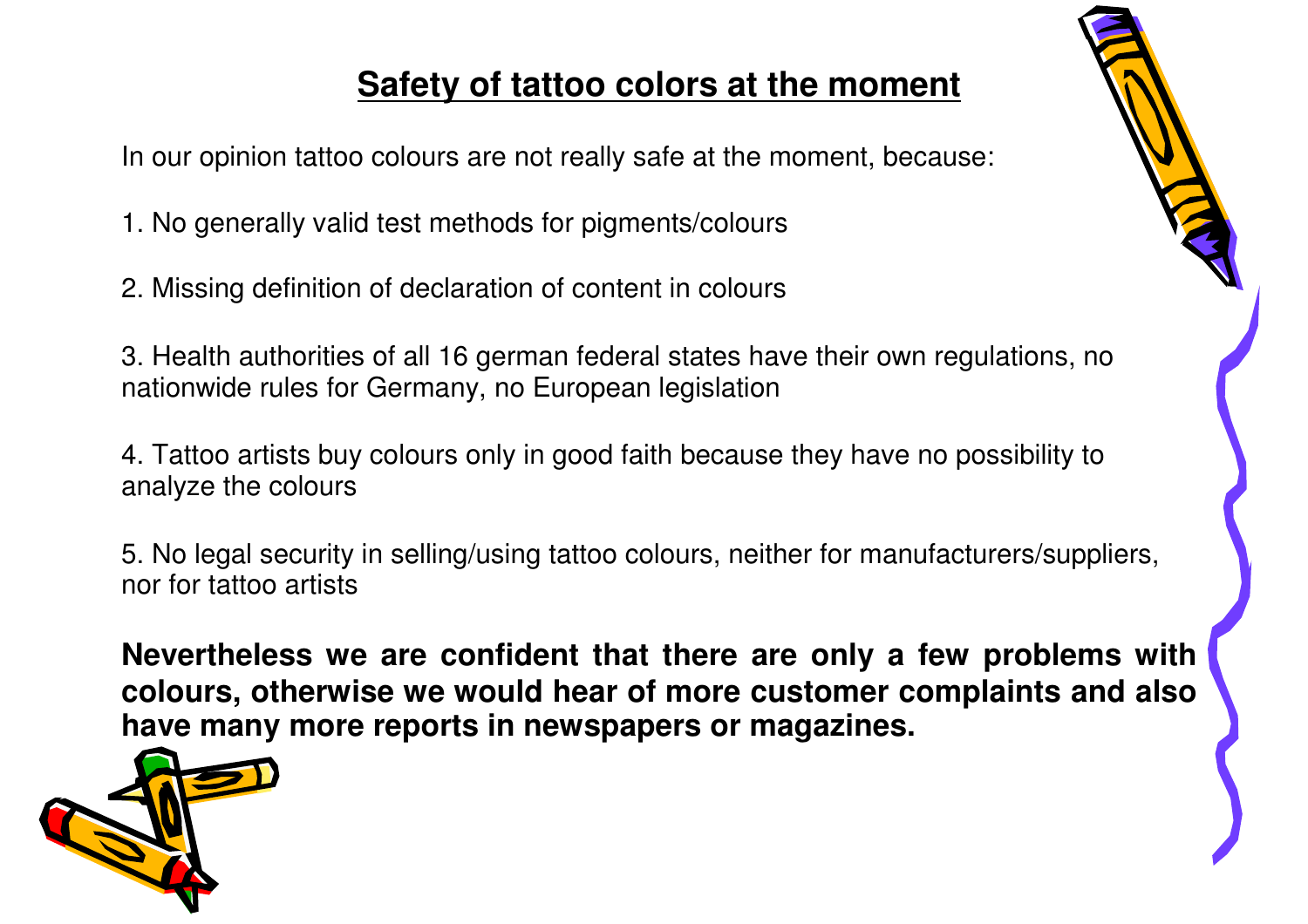### **Methods to increase the safety of colours**

Establishment of a working comittee for tattoo colour safety with scientists, legislative authorities, manufacturers and users (artists/D.O.T.)

Establishment of a center for collection of informations/problems about colours(like Rapex, but only securely verified information)

Evaluation of standard methods for testing of colours (positive list)

Toxicological tests for ingredients of colours (as usual for food, cosmetics, pharma)

- •by manufacturers of pigments and ingredients
- •by tattoo ink manufacturers

Enforcement of the new prescriptions by legal authorities

Introduction of an authorisation for buying/selling tattoo material/tattoo inks(ban of tattoo supplies through online auction houses like ebay)

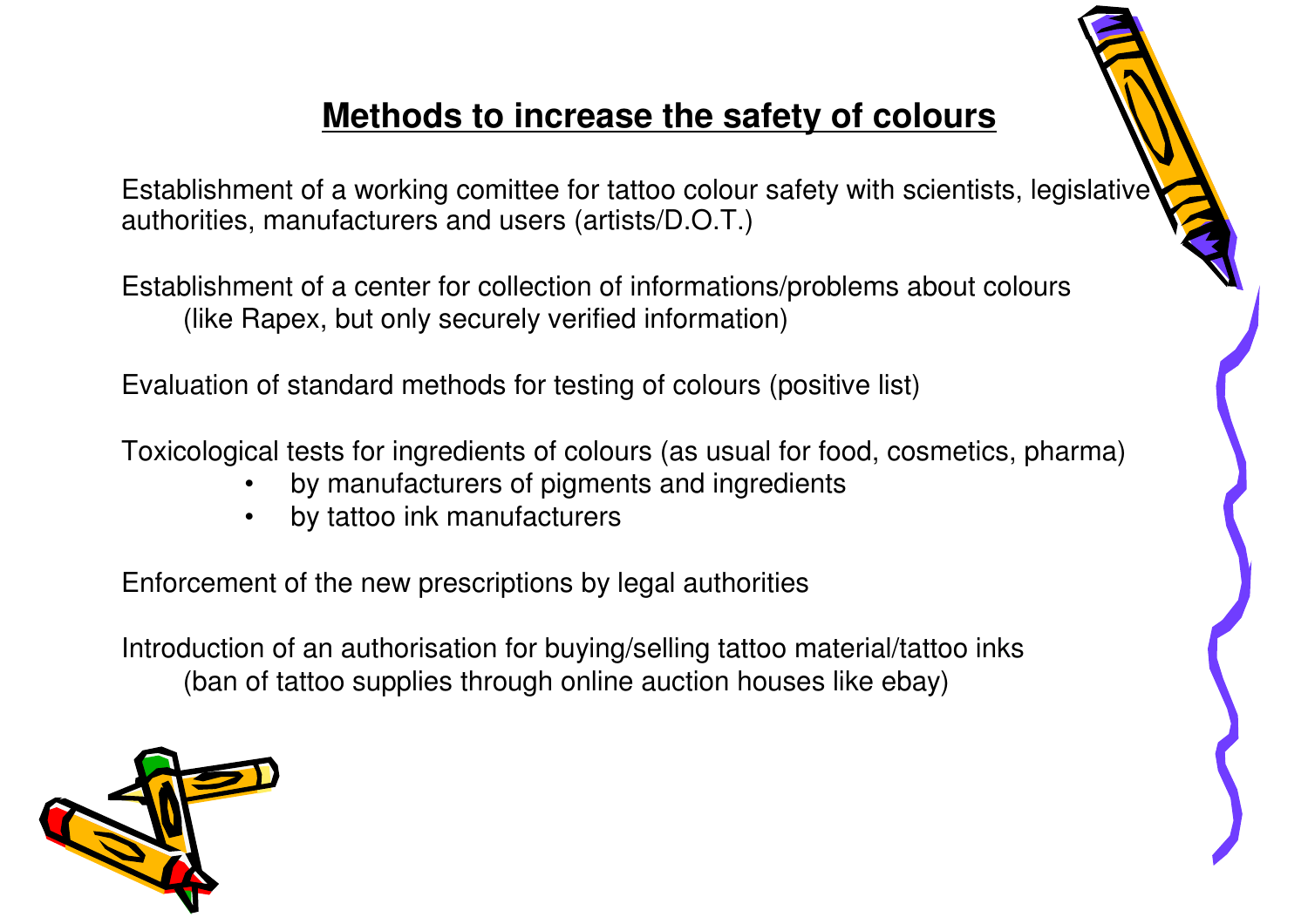



**Regulations must be internationally (EU-wide) applicable,**otherwise Germany will suffer from competition disadvantagesagainst other EU countries.

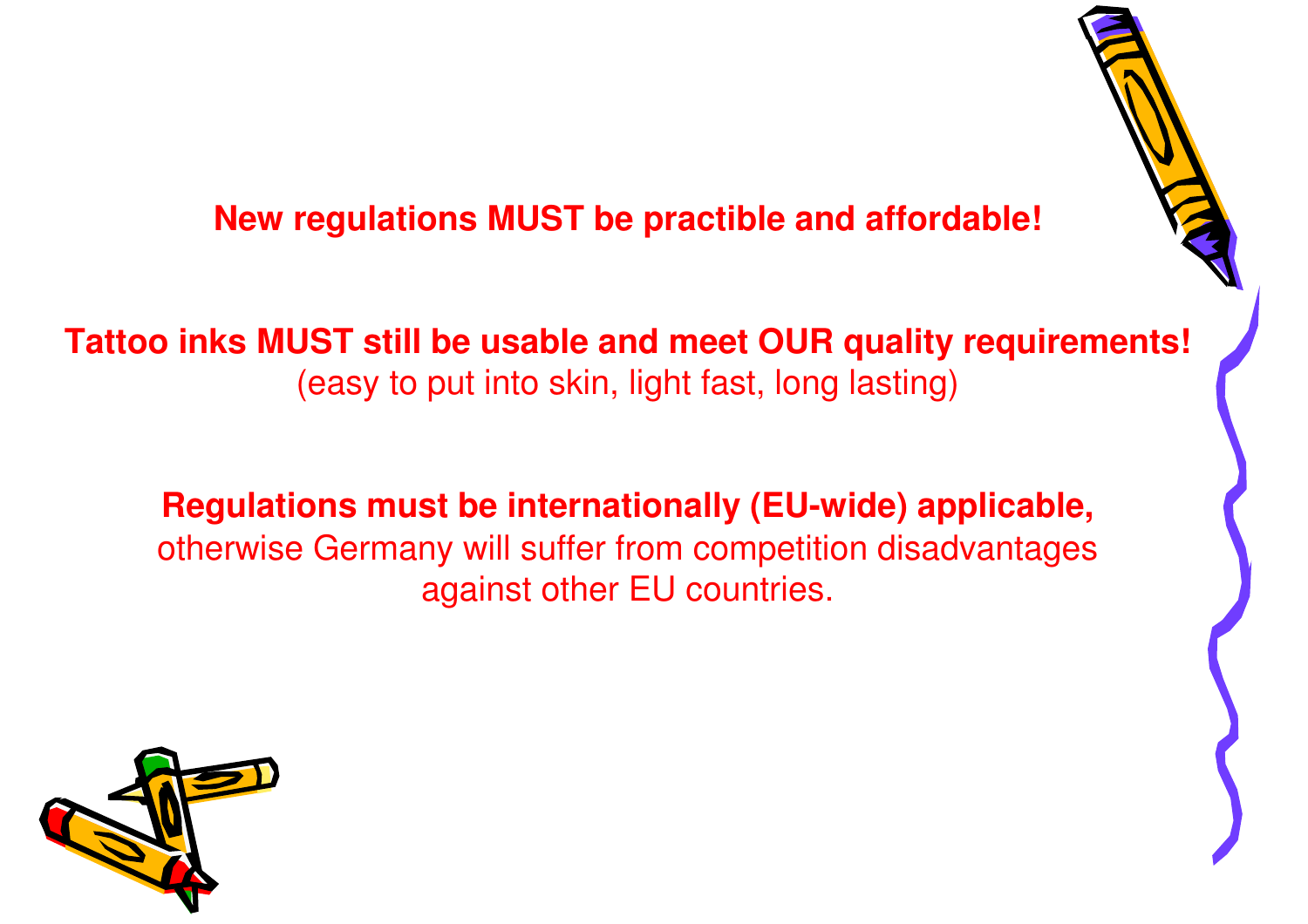### **What does the D.O.T. contribute to the situation?**

1. D.O.T. developed the hygiene standards for Germany (rated also by the AWMF and used by many health offices all over Germany)

2. D.O.T. members are working with licensed tattoo inks only

- 3. D.O.T. can provide important knowledge:
	- $\bullet$ of tattoo artists (for practical terms) and
	- of members of our own academic council (scientists covering all important •aspects of tattoo business)

4. D.O.T. ensures communication between tattoo industry and legal authorities, health offices etc.

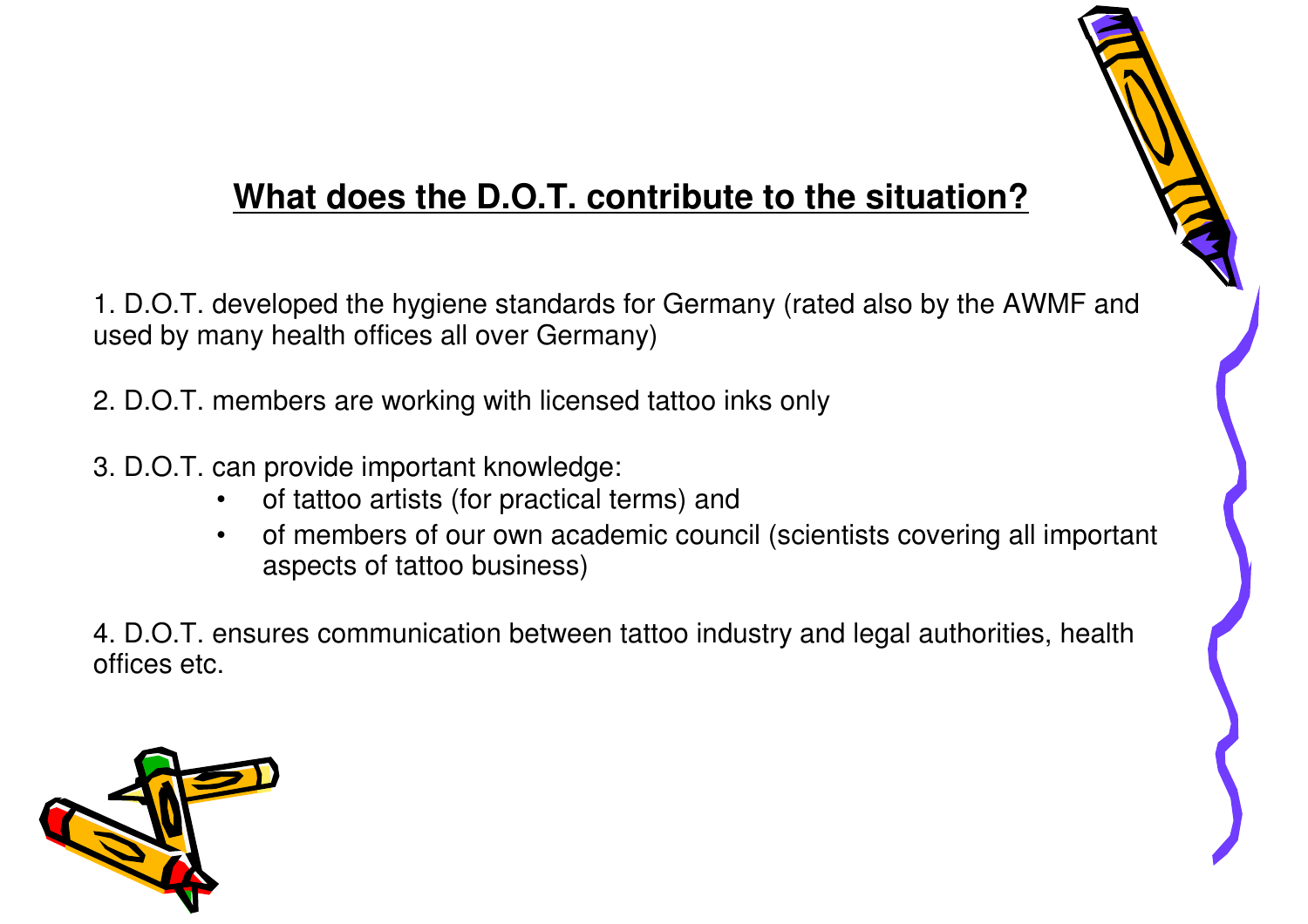### **Members of our academic council**

**Prof. Dr. Burkhard Wille**

Professor for Hygiene and Environmental Medicine, Hospital Hygiene.

#### **Dr. Andreas Winkens**

Environment Engineer, analysis for articles of daily needs.

**Dr. Ing. Bernhard Küter**

Works for Government Safety Organsitations on diseases caused by pigments/colours

**Prof. Dr. Stefan Hockertz**

tpi consult GmbH, Toxicologist and Immunologist

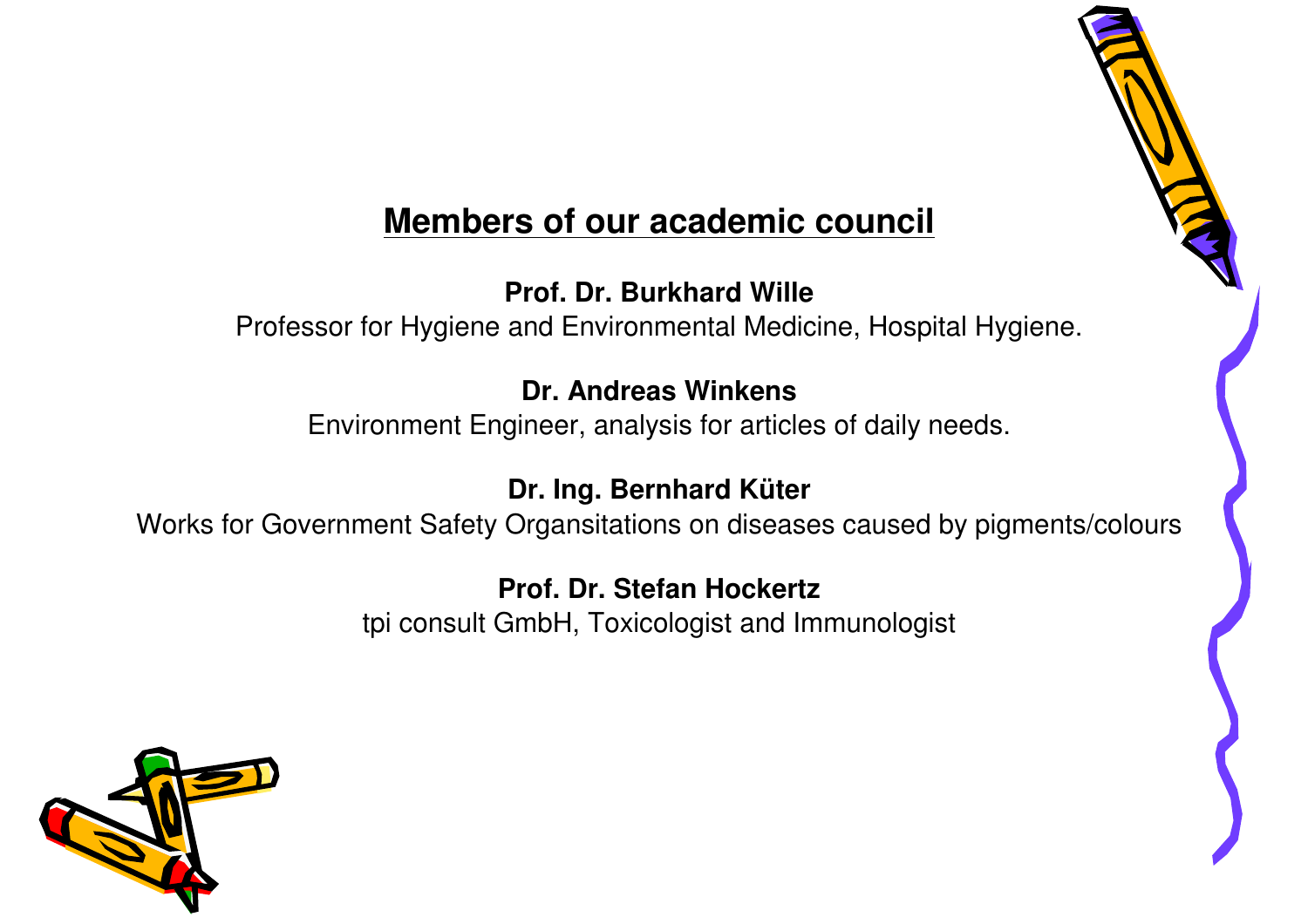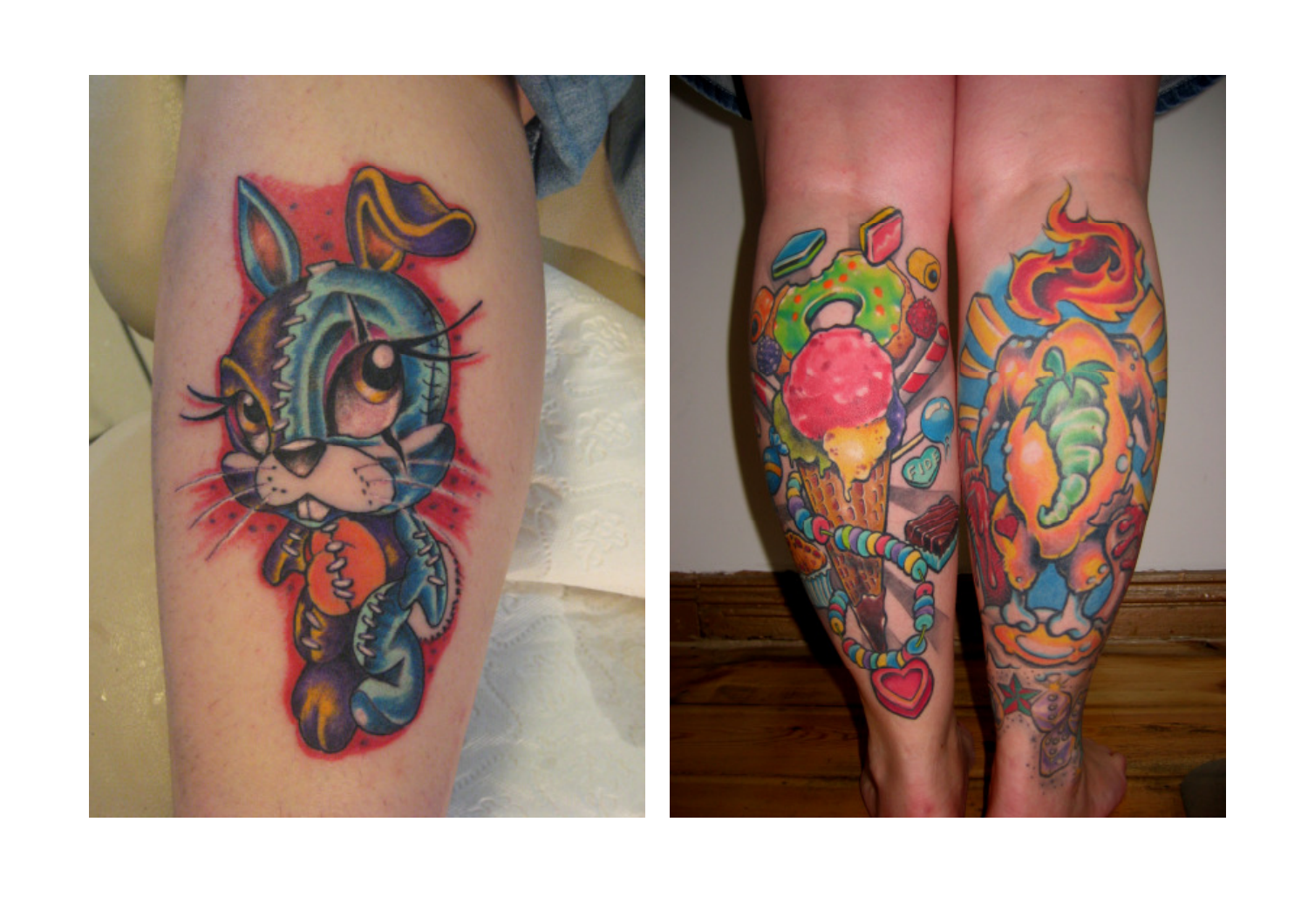